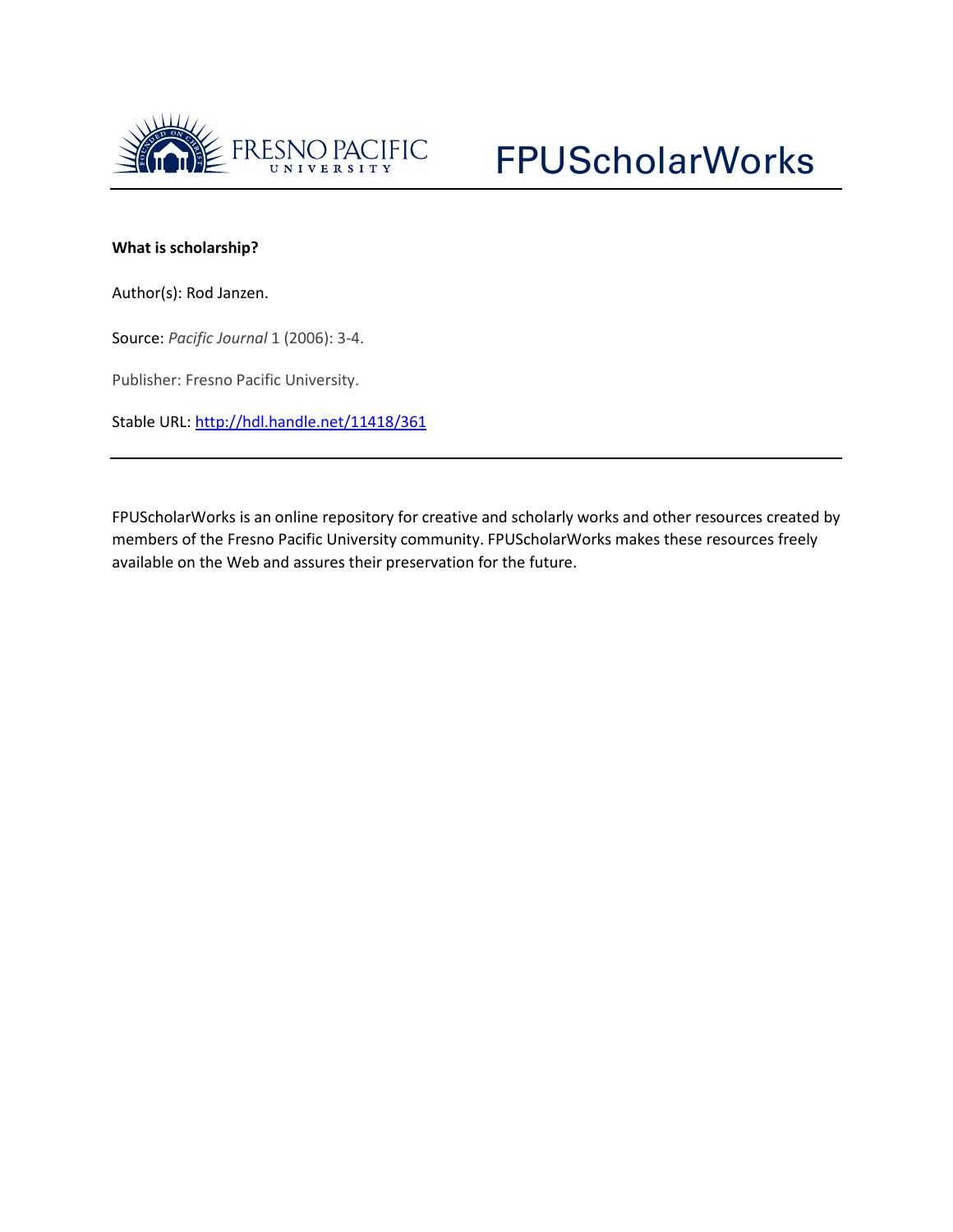## **What is Scholarship? Rod Janzen, editor**

## **Introduction**

Fifteen years ago, Ernest Boyer wrote the influential book *Scholarship Reconsidered*.<sup>I</sup> In it he suggested that we broaden the way in which "scholarship" is defined, in order to recognize not only those who do original research (what Boyer called "the scholarship of discovery") but also faculty members who are involved in three other scholarly arenas -- what Boyer referred to as the scholarship of integration, application and teaching.<sup>2</sup> Boyer decried the minimal amount of knowledge about the teaching and learning process and saw the need to expand the domain of investigation. (A related study, *Scholarship Assessed*, was issued in  $1997.<sup>3</sup>$ 

Boyer's own experience in higher education was wide ranging—from teaching at a small Brethren in Christ institution (Upland College) in southern California, to U.C. Santa Barbara and Princeton. Boyer also served as Chancellor of the State University of New York and as the United States Commissioner of Education.

Following Boyer's publication, the American Association for Higher Education requested responses from various discipline-based professional organizations (such as the Joint Policy Board for Mathematics and the American Historical Association). These statements were published in two volumes, in 1995 and 2000, respectively.<sup>4</sup> The groups were not in complete agreement on how to break down the different scholarship categories. But they did show consensus on six general "scholarship" features: In their view, anything worthy of this designation had to:

- require a high level of discipline-related expertise
- **•** break new ground, be innovative
- be capable of replication or elaboration
- show the possibility of being documented
- go through a peer-review process
- $\blacksquare$  have significance or impact.<sup>5</sup>

Simultaneously, here at Fresno Pacific, then-Academic Vice-President Howard Loewen and other administrators and faculty members were also thinking and talking about different notions of scholarship. In 1995, Loewen sent faculty members a copy of a treatise he enthusiastically entitled, "A Manifesto for Educational Research at Fresno Pacific College."<sup>6</sup> Loewen's communiqué noted, among other things, that "the need for research underlines the provisional nature of knowledge."<sup>7</sup> He recommended that scholarly activities at Fresno Pacific College (later "University") be tied to the institution's *Idea*<sup>8</sup> statement.

The graduate school faculty retreat at Casa Pacifica that same year incorporated the research definition agenda. In addition, during the 1995-96 and 1996-97 school years undergraduate/graduate faculty seminars focused attention on this issue. After this, formal university-wide conversations about research and scholarship went into a cruising mode, although the Graduate School continued to provide significant funding for faculty attendance at professional conferences, while Undergraduate Dean Stephen Varvis was successful in substantially increasing financial support for college faculty to do the same.